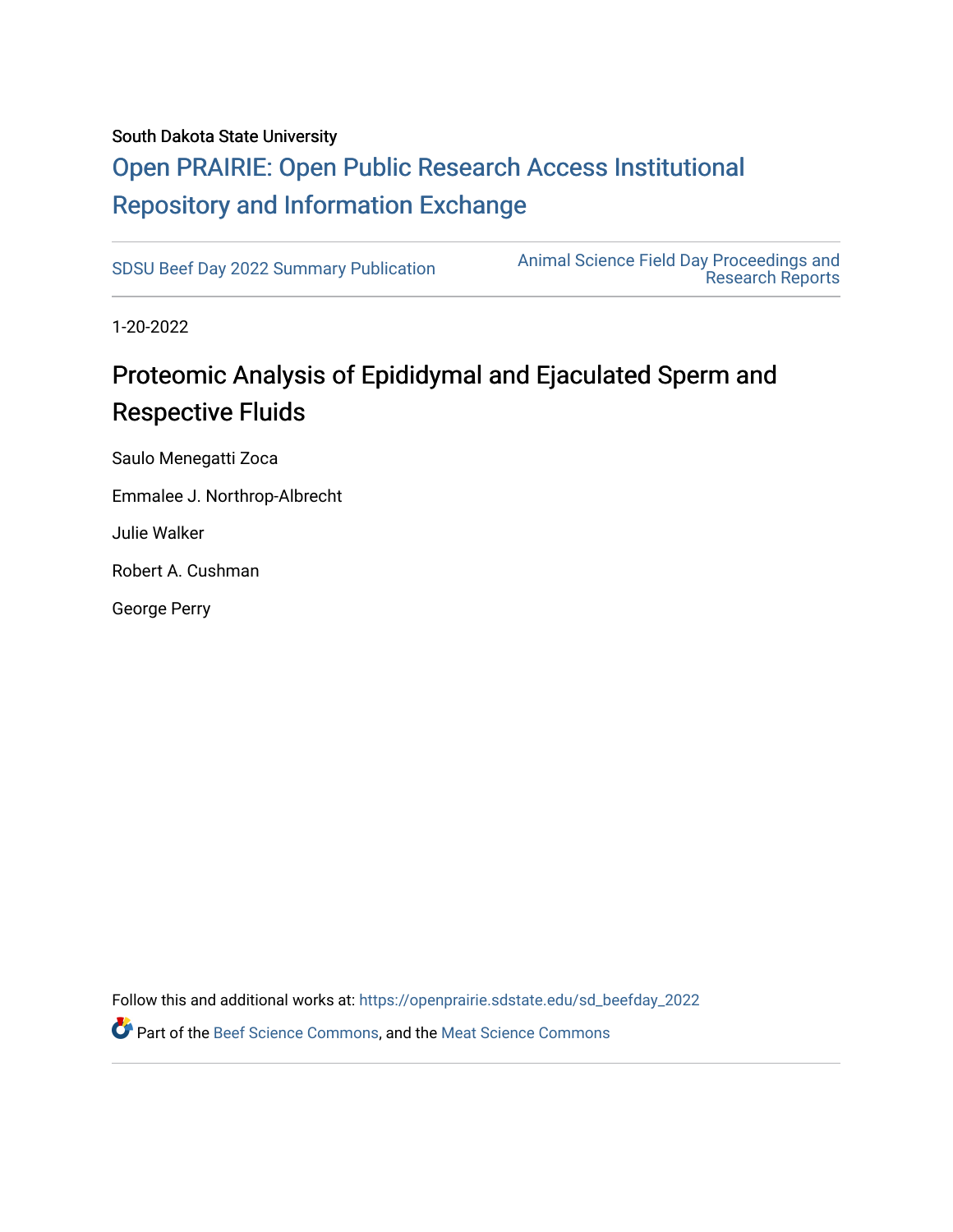# Beef Day 2022

# **Proteomic analysis of epididymal and ejaculated sperm and respective fluids**

*Saulo Menegatti Zoca, Emmalee J. Northrop-Albrecht, Julie A. Walker, Robert A. Cushman, and George A. Perry*

#### **Objective**

The objectives of these studies were to identify differences in proteins found both in the environment (fluid) and loosely attached to spermatozoa from both the epididymis and ejaculate, and to evaluate the effect of pH on sperm longevity.

#### Study Description

Ejaculated and epididymal semen was collected from mature Angus bulls  $(n = 9)$ , and then centrifuged to separate sperm and fluid. Fluids were collected and sperm pellets were resuspended in a high ionic solution and vortexed to remove loosely attached proteins. Sperm samples were centrifuged, and the supernatant was collected. Samples collected for protein analysis were snap frozen in liquid nitrogen and stored at -80 °C. Protein analysis was performed by liquid chromatography with tandem mass spectrometry (LCMS/MS). Yearling Angus cross bulls (n = 40) were used for sperm cultures. Eiaculated (n = 20) and epididymal (n = 20) sperm were collected, diluted and cultured in a commercial media at pH 5.8, 6.8 and 7.3, at 4 °C and evaluated for motility and viability every 24 h until motility was below 20%. There was an effect of pH, time and pH by time interaction for motility and viability for both ejaculated and epididymal sperm (*P* ≤ 0.05). At 216 h of incubation epididymal sperm at pH 7.3 and ejaculated sperm at pH 6.8 dropped below 20% motility. Overall, in all samples, a total of 458 unique proteins were identified. It was identified that ejaculated fluid and ejaculated sperm had 178 and 298 proteins, respectively. Also, it was identified that epididymal fluid and epididymal sperm had 311 and 344 proteins, respectively. There were Kyoto Encyclopedia of Genes and Genomes (KEGG) pathways significantly enriched (FDR < 0.05) for ejaculated fluid (n = 8), epididymal fluid (n = 24), ejaculated sperm ( $n = 10$ ), and epididymal sperm ( $n = 18$ ). The most important KEGG pathway identified was the metabolic pathway. Within the metabolic pathway the glycolysis/gluconeogenesis, pentose phosphate, and glutathione metabolism pathways were significantly enriched among proteins only present in epididymal samples. Other proteins identified that may be related to epididymal sperm's increased longevity were peroxidases and glutathione peroxidases for their antioxidant properties.

#### Take Home Points

In the epididymis, energy metabolism appears to be more glycolytic compared to ejaculated. Also, there was a larger number of antioxidants present in the epididymis which may help maintain sperm in a quiescent state and increase sperm longevity. Epididymal sperm was able to maintain viability longer than ejaculated sperm when cultured under the same conditions. Understanding mechanisms associated with epididymal sperm's increased longevity compared to ejaculated sperm has the potential to assist in improvement of sperm storage.

#### Introduction

During final maturation, spermatozoa lose their ability to biosynthesize, repair, grow, and divide, and become very simple in their metabolic function (Hammerstedt, 1993). This results in spermatozoa becoming completely



**SOUTH DAKOTA STATE UNIVERSITY Department of Animal Science** 

South Dakota State University Beef Day 2022 © 2022 South Dakota Board of Regents 86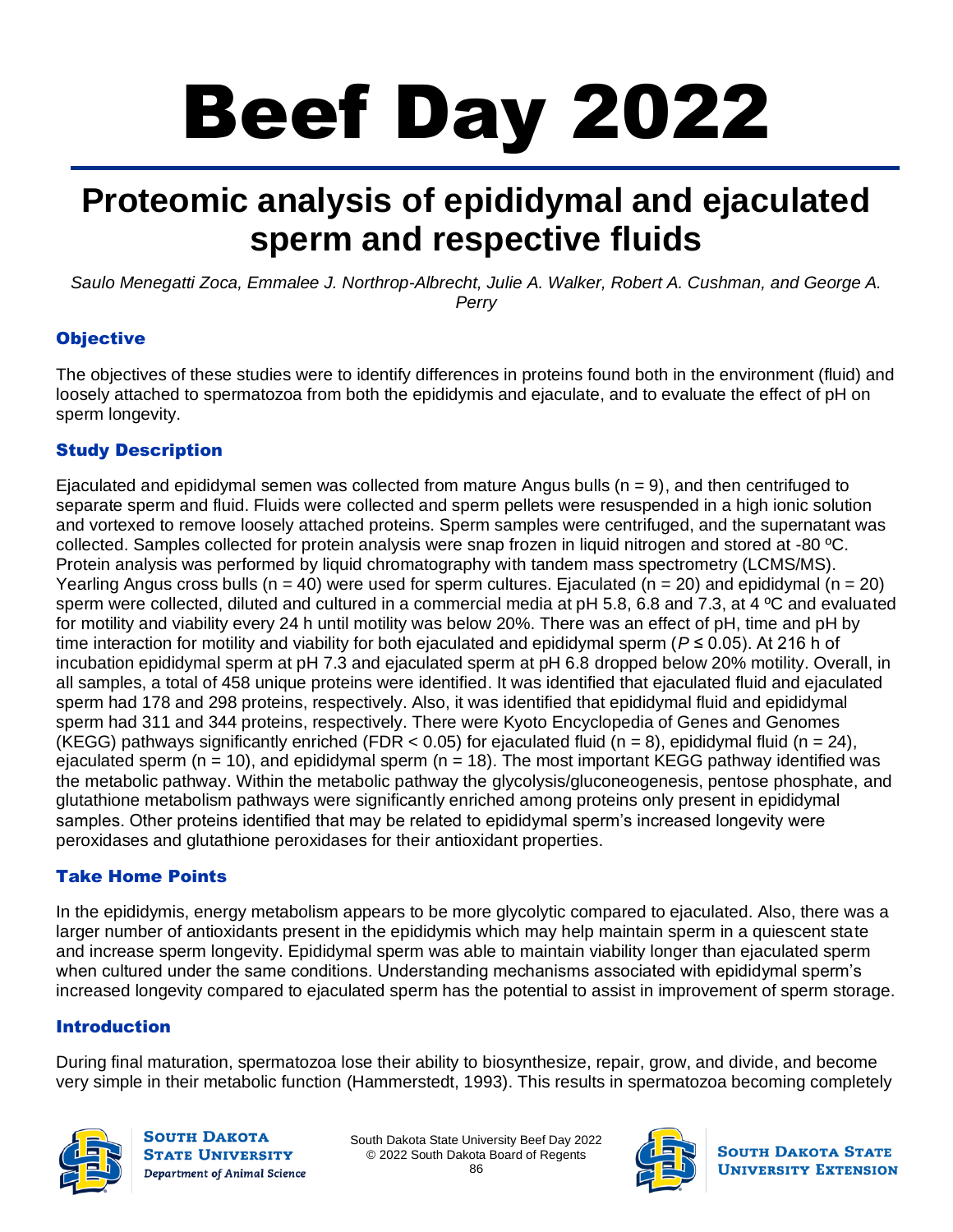dependent on their external environment to survive and function. While in the epididymis, spermatozoa are stored for a long period of time in a relatively quiescent (dormant) state. It has been hypothesized that this is due to both quiescence and prevention of premature activation of the spermatozoa prior to ejaculation (Sullivan et al., 2005). Upon ejaculation or dilution of the fluid of the caudal epididymis, motility is increased (Acott and Carr, 1984; Carr and Acott, 1984). A consequence of this increased motility is a reduction in viability to only several hours in most species (Austin, 1975).

Glycoproteins coat the spermatozoa plasma membrane (Magargee et al., 1988; Mahmoud and Parrish, 1996; Geussova et al., 1997) and several proteins that have been identified in epididymal fluid are enzymes that can modify proteins or lipids at the spermatozoa surface. A subset of these proteins are implicated in spermatozoa protection against oxidative stress (Girouard et al., 2011), and some of the proteins that are transferred to the spermatozoa are also proposed to modulate motility (Frenette et al., 2003; Frenette et al., 2004; Frenette et al., 2005). For example, macrophage migration inhibitory factor (MIF) protein, present in the epididymis, associates with the spermatozoa flagella impacting acquisition of motility (Eickhoff et al., 2004), and MIF concentration were negatively correlated to motility (Sullivan et al., 2005). Epididymal fluid pH range from 5.8 to 6.8 in bulls, and pH has been associated with sperm motility. Lower pH environments have been reported to inhibit sperm motility while greater pH increased sperm motility (Wales et al., 1966; Acott and Carr, 1984; Carr and Acott, 1984; Carr et al., 1985). Uterine pH decreased (~7.1 to ~6.8) at the initiation of standing estrus (Elrod and Butler, 1993) and was also decreased in animals that exhibited standing estrus (~6.8) prior to fixedtime AI compared to animals not exhibiting standing estrus (~7.1); also, uterine pH from animals that exhibited standing estrus rose prior to ovulation (~7.1; Perry and Perry, 2008a, b). Estrus expression prior to fixed-time insemination increased the number of spermatozoa that reached the site of fertilization (Larimore et al., 2015) and had a linear relationship with pregnancy success (Grant et al., 2011). It is hypothesized that the decrease in pH at onset of estrus would increase sperm longevity and the rise in pH prior to ovulation would increase sperm motility (Perry and Perry, 2008a, b). Thus, the objectives of these experiments were to identify differences in proteins found both in the environment (epididymal fluid and seminal plasma) and loosely attached to spermatozoa from both the epididymis and ejaculate to evaluate the effect of pH on sperm longevity.

#### Experimental Procedures

#### *Experimental design*

#### **Study I**

Ejaculated semen was collected via electro-ejaculation from nine sexually mature (4-yr old) Angus bulls with a history of successful breeding. After semen collection, bulls were rested for six weeks to renormalize epididymal reserves and then slaughtered. Testes and epididymides were collected and transported back to the laboratory. Epididymides were dissected and epididymal fluid and spermatozoa were collected from the caudal section of the epididymis. Ejaculated and epididymal sperm were diluted ( $\sim$ 3  $\times$  109 sperm/mL) and evaluated for motility, viability, and mitochondrial membrane potential at the time of semen collection. Ejaculated sperm was evaluated at pH 7.3 (most semen extender pH and uterine pH before and after estrus) and epididymal sperm was evaluated at physiological pH (5.8) and at pH 7.3. Epididymal semen from a subset of bulls (n = 3) were cultured for 310 h at 4 °C in three different pH; pH 5.8, pH 7.3, and pH 6.8 which has been reported to be the uterine pH at estrus (Perry and Perry, 2008a, b). The remainder of samples were processed for protein analysis.

#### **Study II**

Semen from 20 yearling (12- to 15-mo old) Angus crossed bulls were collected by electro-ejaculation and 20 different yearling (12- to 15-mo old) Angus crossed bulls were slaughtered and testes and epididymides were collected at a commercial slaughter facility. Epididymides were dissected and epididymal fluid and spermatozoa were collected from the cauda section of the epididymis. Ejaculated and epididymal semen were diluted (~42 x 10<sup>6</sup> sperm/mL and ~60 x 10<sup>6</sup> sperm/mL, respectively) and incubated at three different pH (5.8, 6.8, and 7.3). Epididymal sperm was transported back to the laboratory in culture, thus, first evaluation at 24 h



**SOUTH DAKOTA STATE UNIVERSITY** Department of Animal Science

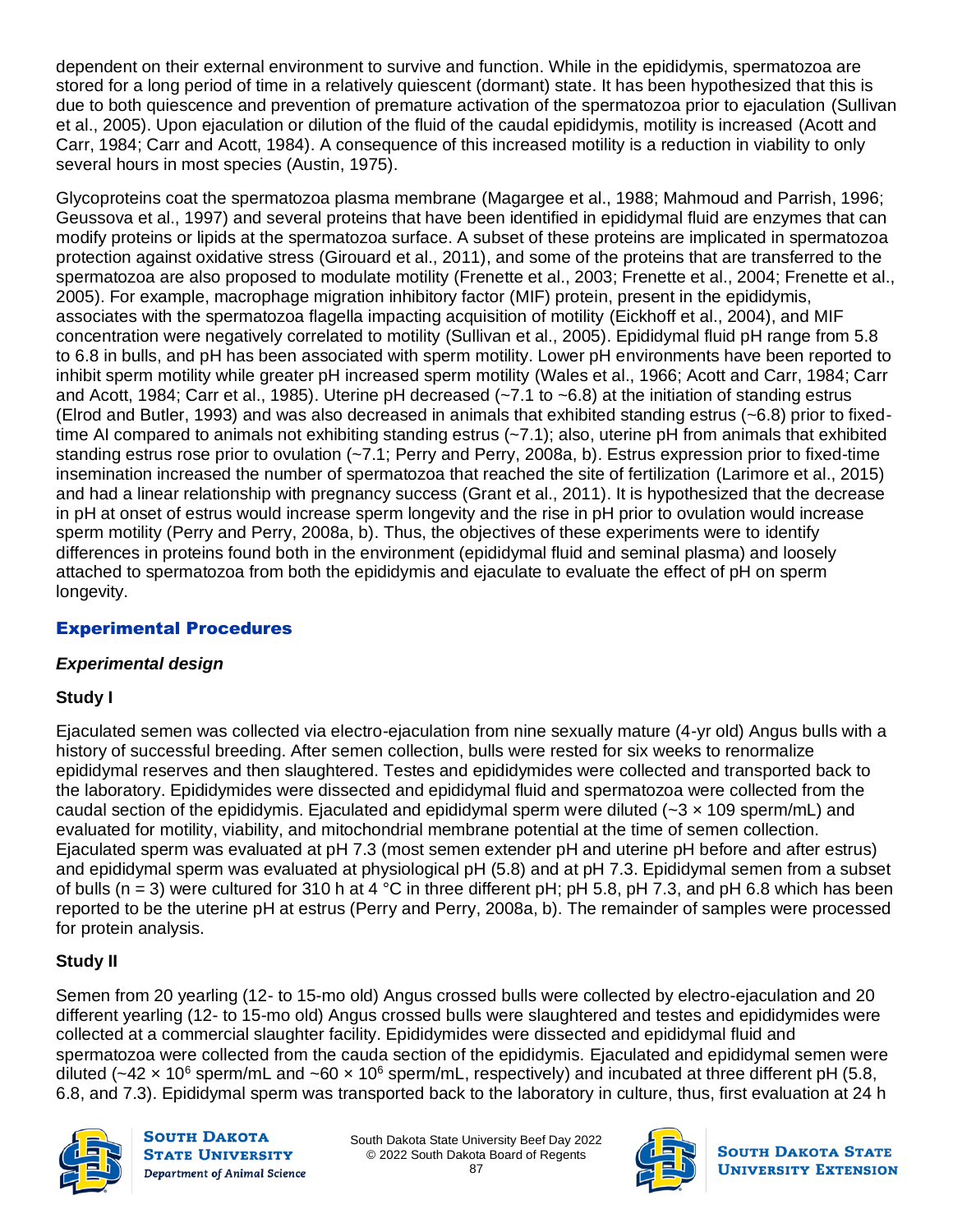incubation. Samples were evaluated every 24 h, until total motility were below 20%, then no further evaluation was made for total motility, progressive motility, or viability.

#### *Sperm analyses and culture*

For both studies, aliquots of each sample (ejaculated and epididymal) were evaluated at collection, 0 h for ejaculated and 24 h after slaughter for epididymal. Samples were diluted (42 x 106 to 3 x 109 sperm per mL; details in experimental design) and cultured in a commercially available media (OPTIXcell, IMV technologies, France) and adjusted to different pH (5.8, 6.8, or 7.3), at 4 °C. Samples were evaluated for motility and viability by a computer-assisted sperm analysis machine (CASA; Hamilton Thorne IVOS II, Beverly, MA), and mitochondrial membrane potential procedure (study I only), by MitoTracker red (Thermo Fisher, Eugene, OR) staining following manufacturer's label. Mitochondrial membrane potential was evaluated using a Nikon Fluorescence microscope, and the NIS-Elements software package was used to outline 100 individual spermatozoa and fluorescence intensity was determined. Samples were evaluated every 24 h, ejaculated samples from 0 h and epididymal samples from 24 h after collection (due to transport to the lab a true 0 h was not possible) until 310 h incubation for motility and viability (study I) or until total motility were below 20% (study II).

#### *Protein isolation*

Samples were centrifuged (700 × g for 10 min) to separate spermatozoa and fluids (epididymal fluid or seminal plasma) for protein analysis. Fluids were collected and snap frozen in liquid nitrogen and stored at -80 °C until analyzed. Spermatozoa pellets were then washed with a high ionic solution (Rifkin and Olson, 1985) and vortexed for 1 min to remove proteins loosely attached to the spermatozoa. Samples were then centrifuged (700 × g for 10 min) to separate spermatozoa from stripped proteins. Stripped proteins were collected, snap frozen in liquid nitrogen and stored at -80 °C until analyzed. This resulted in four types of samples: 1) epididymal fluid, 2) ejaculated fluid, 3) epididymal sperm stripped proteins (epididymal sperm), and 4) ejaculated sperm stripped proteins (ejaculated sperm).

#### *Liquid chromatography with tandem mass spectrometry analysis*

Protein samples were shipped to the University of Minnesota Mass Spectrometry facility for identification by LCMS/MS. All LCMS/MS samples were analyzed using Sequest (Thermo Fisher Scientific, San Jose, CA, USA; version 2.1.0.81). Sequest was set up to search the bovine (taxid 9913) protein sequence database from Uniprot.org with canonical and isoforms included and merged with the common lab contaminant protein database (thegpm.org/crap/index, 109 proteins). Scaffold (version Scaffold\_5.0.0, Proteome Software Inc., Portland, OR) was used to validate LCMS/MS based peptide and protein identifications. Peptide identifications were accepted if they could be established at greater than 99.0% probability by the Scaffold Local false discovery rate (FDR) algorithm. Protein identifications were accepted if they could be established at greater than 7.0% probability to achieve an FDR less than 1.0% and contained at least 2 identified peptides. Protein probabilities were assigned by the Protein Prophet algorithm (Nesvizhskii et al., 2003). Proteins that contained similar peptides and could not be differentiated based on tandem mass spectrometry (MS/MS) analysis alone were grouped to satisfy the principles of parsimony. Proteins sharing significant peptide evidence were grouped into clusters. Further analysis was conducted using peptides identified as exclusive and unique to each protein. Total spectrum counts for proteins were used for abundance comparisons (proteins found in one sample but not the other or found in both samples) and statistical analysis. Comparisons were made for total spectrum counts between epididymal and ejaculated fluid proteins and between epididymal and ejaculated spermatozoa surface proteins. Significant P-values were adjusted for multiple testing using the Benjamini-Hochberg calculation to correct the FDR. For each comparison, proteins that were identified in the samples were entered into DAVID v 6.8 (Huang et al., 2008, 2009) using their official gene names to determine the top Kyoto Encyclopedia of Genes and Genomes (KEGG) pathways associated with those proteins. For the significant KEGG pathways within each sample, that had a physiological meaning for the study objective, the proteins contributing to that KEGG that were exclusive for one of the samples were entered into the STRING database (Szklarczyk et al., 2015; Hu et al., 2018) to determine the network interactions of those proteins.



**SOUTH DAKOTA STATE UNIVERSITY** Department of Animal Science

South Dakota State University Beef Day 2022 © 2022 South Dakota Board of Regents 88

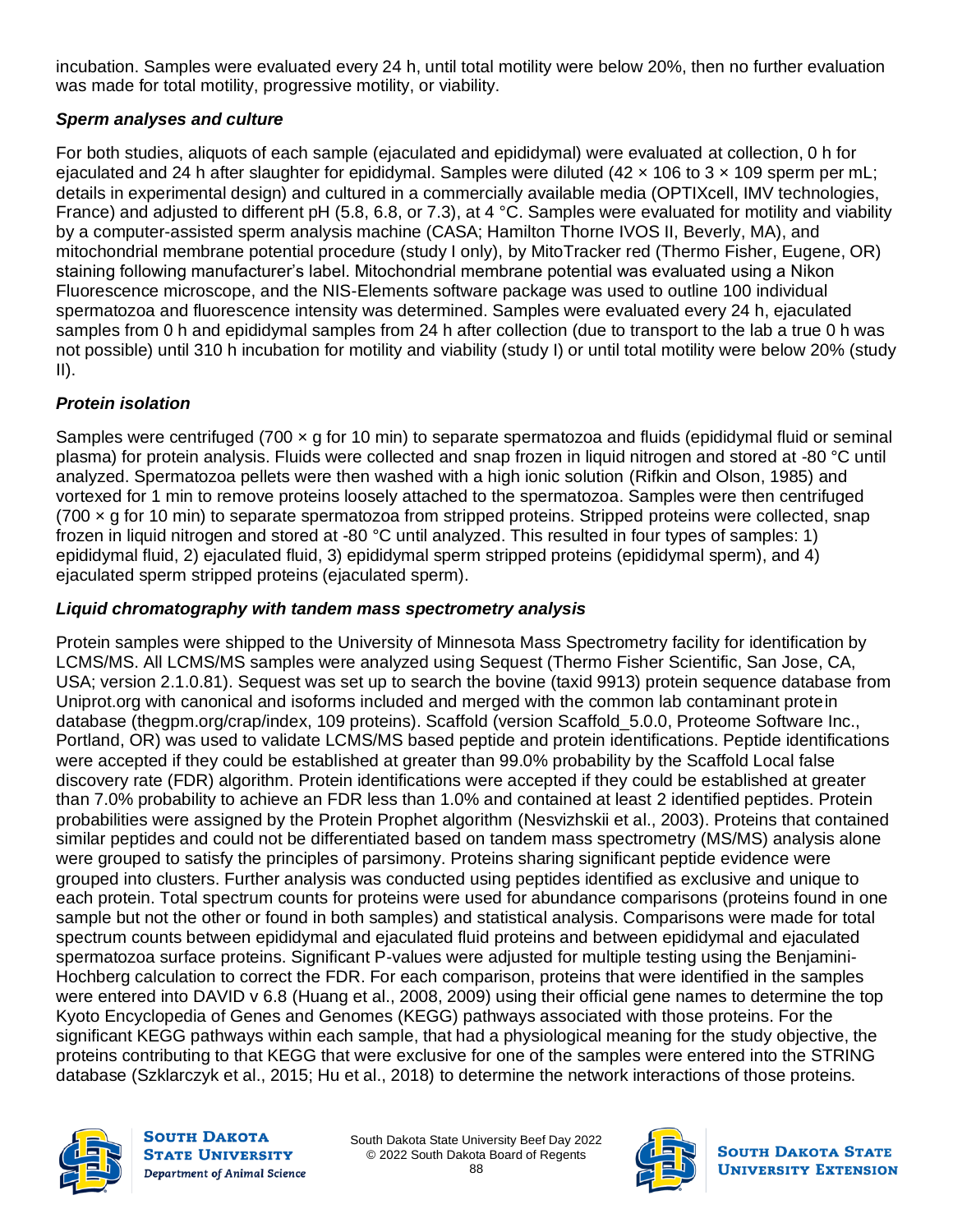#### *Statistical analyses*

#### **Study I**

Differences of spermatozoa parameters between ejaculated and epididymal (pH 5.8 and 7.3) at collection were evaluated using the GLIMMIX procedures of SAS (v 9.4). The model used was treatment (ejaculated, epididymis 5.8, epididymis 7.3) as a fixed effect and bull as a random effect. For fluorescence intensity, area measured was included as a covariate. Cultured spermatozoa parameters were evaluated using the GLIMMIX procedure of SAS (v 9.4) for repeated measures. The model included the fixed effect of treatment (pH 5.8, 6.8, and 7.3), time of incubation and the interaction. Time points 286 and 310 h incubation were removed from progressive motility analysis because all values equaled zero. Significance was declared when P ≤ 0.05 and tendency when  $P > 0.05$  but  $P \le 0.10$ .

#### **Study II**

Ejaculated and epididymal sperm parameters were evaluated separately. Total motility, progressive motility and viability were evaluated using the methods described above for repeated measures. Significance was declared when  $P \le 0.05$  and tendency when  $P > 0.05$  but  $P \le 0.10$ .

#### Results and Discussion

Females need to be in estrus or under the influence of estrogen for efficient transport of spermatozoa from the site of deposition to the site of fertilization (Hawk, 1983). Estrogen may influence fertilization rates through both spermatozoa transport and fertilization efficiency by altering the uterine environment (pH). It has been reported that uterine pH decreased at the initiation of standing estrus (Elrod and Butler, 1993) and was also decreased in animals that exhibited standing estrus prior to fixed-time AI compared to animals not exhibiting standing estrus (Perry and Perry, 2008a, b). Estrus expression prior to fixed-time insemination increased the number of spermatozoa that reached the site of fertilization (Larimore et al., 2015) and had a linear relationship with pregnancy success (Grant et al., 2011). It is hypothesized that the decrease in pH at onset of estrus would increase sperm longevity and the rise in pH prior to ovulation would increase sperm motility (Perry and Perry, 2008a, b). Thus, sperm was diluted and incubated at three different pH: physiological pH of the epididymis (5.8), physiological pH upon ejaculation which is similar to the uterine pH at time of ovulation and most semen extender (7.3) and uterine pH at onset of estrus (6.8). In study I, treatment influenced mitochondrial membrane potential (P < 0.01; Fig. 1), percentage of total motility, progressive motility, and viability (P  $\leq$  0.01; Fig. 2). Also, there was an effect of treatment on the mitochondrial membrane potential (P < 0.01; Fig. 1). Epididymal sperm had increased mitochondrial membrane potential compared to ejaculated ( $P < 0.01$ ), also, epididymal sperm at 5.8 tended to have a greater mitochondrial membrane potential compared to epididymal sperm at 7.3 (P = 0.07). Upon dilution of caudal epididymis fluid motility was increased (Acott and Carr, 1984; Carr and Acott, 1984), but when epididymal sperm was incubated in caudal epididymal fluid, motility was inhibited (Carr and Acott, 1984). When epididymal sperm was diluted and pH altered to 7.3 there was an increase in sperm motility. The washing and dilution of caudal epidydimal fluid were sufficient to cause an increase in sperm motility which explains the lack of statistical difference between epididymis sperm at pH 5.8 and ejaculated sperm at pH 7.3 in study I and is similar to what has been reported by others (Acott and Carr, 1984; Carr and Acott, 1984; Carr et al., 1985). Interestingly, when the pH of epididymal sperm was adjusted to 7.3 total motility and progressive motility were increased to above ejaculated sperm. This is consistent with the increased mitochondrial membrane potential of epididymal sperm and agrees with the increase in sperm motility reported by others (Ericsson et al., 1993).

In study I, when epididymal sperm were cultured at pH 5.8, 6.8 and 7.3 there was an effect of pH by time interaction on total motility and progressive motility ( $P \le 0.05$ ; Fig. 3 and 4); however, the pH by time interaction was not significant for viability (P = 0.16; Fig. 5). There was an effect of pH on total motility (P < 0.01) and viability (P < 0.01; Fig. 5), but there was no effect of pH on the percentage of progressive motility (P = 0.59). There was also an effect of time on total motility, progressive motility, and viability (P < 0.01). In Study II, there was an effect of pH, time and pH by time interaction for total motility ( $P \le 0.04$ ; Fig. 6), progressive motility ( $P \le$ 0.03; Fig. 7) and viability ( $P \le 0.02$ ; Fig. 8) for both ejaculated and epididymal sperm. In study I, epididymal



**SOUTH DAKOTA STATE UNIVERSITY Department of Animal Science** 

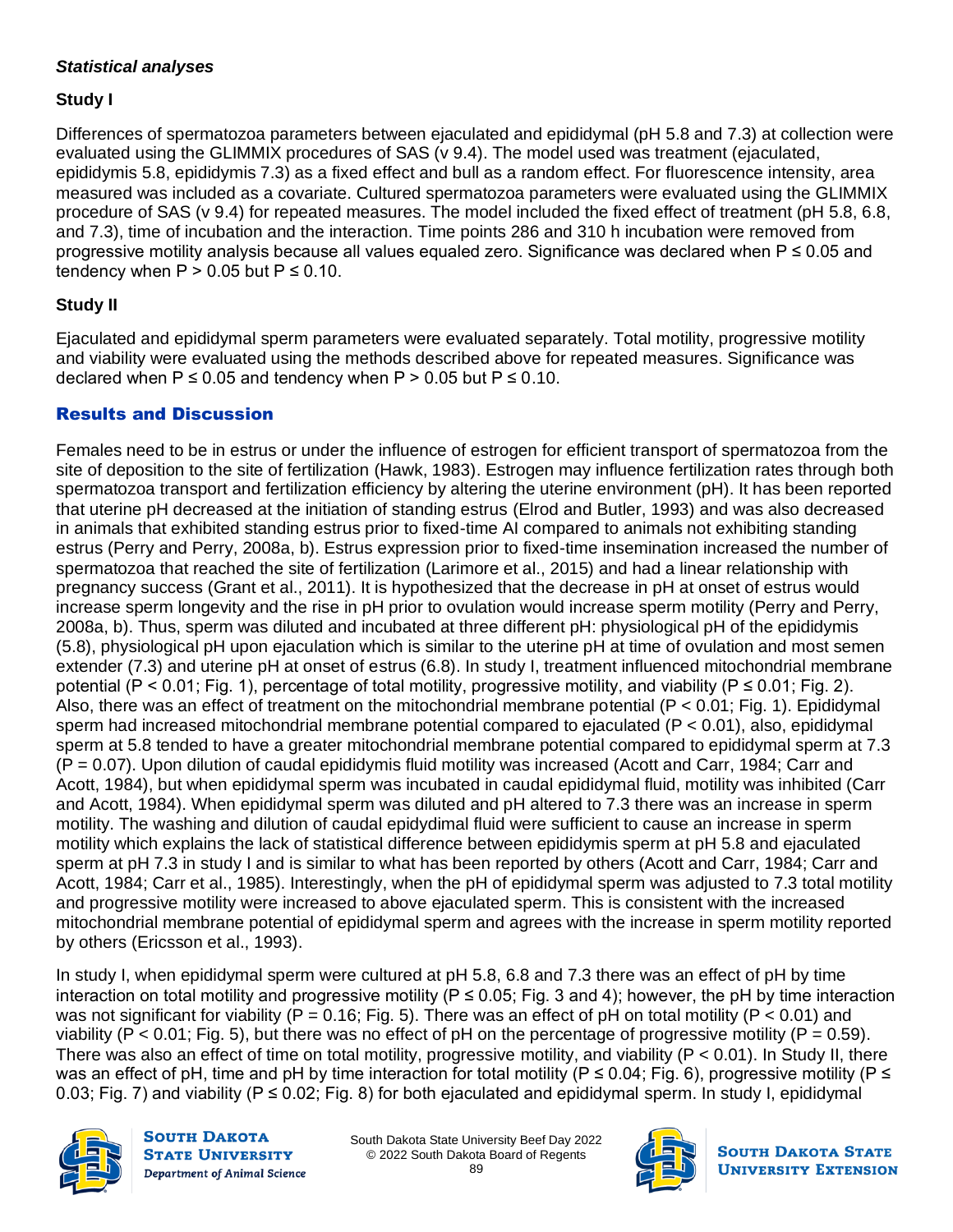sperm were able to maintain motility for a longer period of time when it was incubated at pH 6.8 compared to pH 5.8 or 7.3. This is consistent with what was hypothesized by Perry and Perry (2008a, b) that a decrease in uterine pH at the onset of estrus would increase sperm longevity. In study II, ejaculated sperm at pH 6.8 and epididymal sperm at pH 7.3 maintained total motility above 20% longer than other samples, at 216 h of incubation motility decreased below 20% for both ejaculated 6.8 and epididymal 7.3 (17.1% and 18.9%, respectively). The percentage of sperm displaying progressive motility at 216 h was 1.6% and 1.1%, and viability 51.3% and 95.4%, for ejaculated 6.8 and epididymal 7.3, respectively. Perry and Perry (2008a, b) hypothesis held true for ejaculated sperm (pH 6.8 had the greatest longevity), in study II; however, epididymal sperm at pH 7.3 had greater longevity (total motility) compared to sperm at pH 6.8. Animals in study I and study II were different, the main differences between the two groups of bulls (age) may have caused the observed differences. In study I, animals were mature bulls (4-yr old) with proven fertility and study II animals were 12- to 15-mo old that had just reached puberty and passed a breeding soundness exam.

When comparing sperm viability (study II) between ejaculated and epididymal sperm, even though sperm motility decreased during incubation, epididymal sperm had at least 15 percentage points more viable sperm compared to ejaculated sperm at any time point regardless of media pH (Fig. 8). In the cauda epididymis, sperm are stored for a long period of time. After differentiation and maturation, sperm has a relatively simple metabolism and is highly dependent on its environment (Hammerstedt, 1993). Sullivan et al. (2005) hypothesized that the increased longevity of epididymal sperm is due to both quiescence and prevention of premature activation of the spermatozoa. In agreement with Sullivan et al. (2005), the increased viability of epididymal spermatozoa compared to the ejaculated, was not only due to the relatively quiescent state it was in, but also due to proteins associated with these spermatozoa, because even after dilution and initiation of motility epididymal sperm had increased viability compared to ejaculated sperm in the present study.

Proteins were identified in ejaculated and epididymal samples in order to investigate which proteins may be involved in increased viability of epididymal sperm. An overall total of 458 unique proteins were detected between all samples, 178 were detected in ejaculated fluid, 298 were detected in ejaculated sperm, 311 were detected in epididymal fluid, and 334 were detected in epididymal sperm. There were 103 proteins detected in the fluids that were present in both ejaculated and epididymal samples, ten proteins had increased abundance in ejaculated fluid (P ≤ 0.05) and 29 had increased abundance in epididymal fluid (P ≤ 0.05). There were 221 proteins detected in the sperm samples that were present in both ejaculated and epididymal samples, 12 proteins had increased abundance in the ejaculated sperm ( $P \le 0.05$ ) and 109 proteins had increased abundance ( $P \le 0.05$ ) in the epididymal sperm. There were eight significant KEGG pathways (FDR < 0.05) for ejaculated fluid proteins and 24 KEGG pathways for epididymal fluid proteins. There were ten significant pathways for ejaculated and 18 for epididymal proteins that were stripped from the sperm. When comparing proteins stripped from the sperm and in the fluids between ejaculated and epididymis samples, the metabolic pathway had the greatest number of proteins and was identified as the most important KEGG pathway for this data set. This was expected as sperm are maintained in a quiescent mode in the epididymis which allows sperm to be stored for several days. The KEGG metabolic pathway can be subdivided into other pathways, as proteins may have function in multiple pathways [e.g., Fructose-bisphosphate aldolase A (ALDOA) is present in the metabolic pathway, glycolysis/gluconeogenesis pathway, pentose phosphate pathway and, fructose and mannose pathway]. The total number of proteins identified in ejaculated ( $n = 305$ ) and epididymal sperm ( $n =$ 384) suggests that epididymal sperm metabolism and environment are more regulated by proteins than ejaculated sperm, especially, since 153 proteins were present only in epididymal samples compared to 74 proteins present in ejaculated samples only.

Metabolic pathway associated proteins in the fluid samples included: 15 proteins that were present in both ejaculated and epididymis samples, nine proteins that were only present in ejaculated fluid and 55 proteins that were only present in epididymis fluid. The proteins related to the metabolic pathway only present in ejaculated fluid were not highly related as seen by few connections between proteins [protein-protein interaction (PPI) enrichment  $P = 0.22$ ]. The proteins present only in epididymis fluid and related to metabolic pathway differed from ejaculated fluid and were highly interactive with a complex network (PPI enrichment P < 0.01). Eleven proteins in this network were related to glycolysis/gluconeogenesis pathway, five proteins were related to the oxidative phosphorylation pathway, eight were related to the pentose phosphate pathway, and four proteins



**SOUTH DAKOTA STATE UNIVERSITY Department of Animal Science** 

South Dakota State University Beef Day 2022 © 2022 South Dakota Board of Regents 90

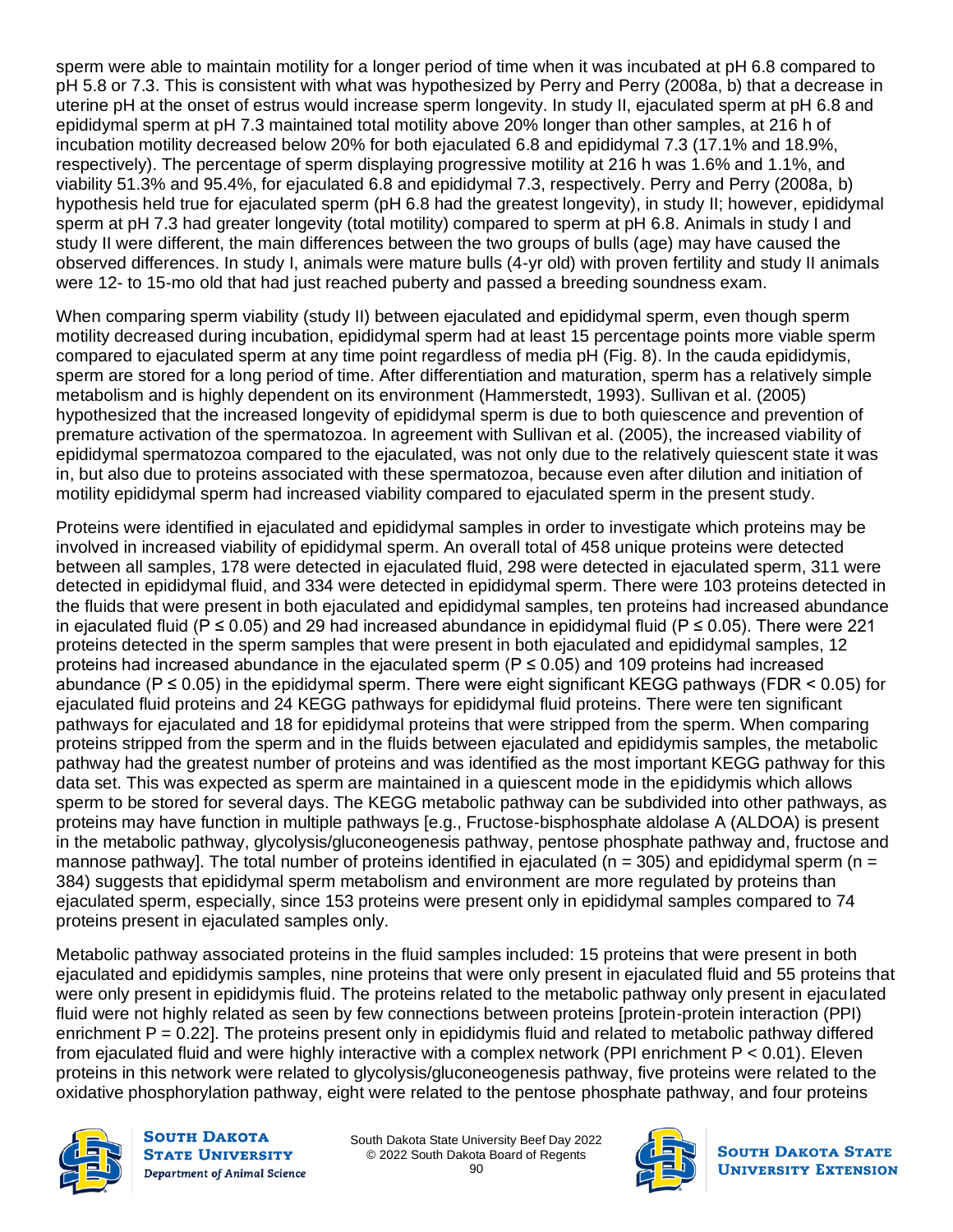were related to fructose and mannose metabolism. There were 36 proteins present in both ejaculated and epididymis sperm samples related to the metabolic pathway. Nevertheless, 11 proteins were only present on ejaculated sperm and 32 were only present on epididymal sperm. Proteins related to the metabolic pathway only present in ejaculated sperm were not highly related with few connections between proteins, similarly to proteins only present in ejaculated fluid (PPI enrichment  $P = 0.09$ ). The proteins only present in the epididymis sperm samples and related to the metabolic pathway, different from ejaculated sperm and similarly to those from epididymis fluid, were highly interactive with a complex network (PPI enrichment P < 0.01). There were seven proteins related to the pentose phosphate pathway, five proteins related to glycolysis/gluconeogenesis pathway and two proteins related to the fructose and mannose metabolism pathway that were present only in the epididymis sperm samples compared to the ejaculated sperm samples.

Bovine sperm can utilize both anaerobic (without oxygen) and aerobic (with oxygen) methods of energy production to maintain similar levels of motility (Krzyzosiak et al., 1999). Proteins found only in the epididymal samples that were involved in the glycolysis/gluconeogenesis pathway (11 and five in fluid and sperm, respectively) and that were associated with oxidative phosphorylation (five proteins identified in fluid) were identified. Two different proteins were present in ejaculated sperm that related to oxidative phosphorylation. The glycolysis/gluconeogenesis pathway had seven and 11 proteins that were present in both ejaculated and epididymis samples, fluid and sperm, respectively. Human patients with asthenozoospermia (low sperm motility) had increased levels of ALDOA, glyceraldehyde-3-phosphate dehydrogenase (GAPDH), alcohol dehydrogenase (AKR1A1), L-lactate dehydrogenase B chain (LDHB) in seminal plasma compared to control patients (Wang et al., 2009). In this data set, the proteins elevated in seminal plasma of patients with asthenozoospermia, ALDOA, GAPDH, and AKR1A1 were only detected in epididymal fluid. Also, AKR1A1, LDHB and GAPDH were only present on epididymal sperm (ALDOA was present in ejaculated sperm but in lower abundance compared to epididymal sperm). Our results suggest that energy production, specifically through glycolysis, in the epididymis is more regulated compared to after ejaculation. Thus, these proteins only detected in epididymal samples may need to be removed or diluted to undetectable concentrations to facilitate and promote energy production and, consequently, sperm motility.

It is possible that the increased number of proteins related to glycolysis in epididymal samples is a mechanism to reduce the production of reactive oxygen species (ROS) which is a by-product of oxidative phosphorylation and is not produced during glycolysis. Reactive oxygen species are oxygen containing molecules that can be found as free radicals or non-radical oxidants, these molecules remove electrons from specific reactants. The presence of ROS is necessary for normal sperm function; however, the deleterious capacity of ROS is determined by its concentration. The increase in sperm intracellular cyclic adenosine monophosphate (cAMP) is caused by ROS which leads to a cascade of biochemical events that lead to sperm capacitation (Aitken et al., 2015; Aitken, 2017); however, when in elevated concentrations, ROS can cause oxidative stress which leads to lipid peroxidation. Lipid peroxidation has been reported to increase DNA fragmentation, decrease plasma membrane integrity (viability), and reduce motility in bovine sperm (Kasimanickam et al., 2007). Antioxidant proteins can remove ROS from the media and prevent harmful elevated concentrations of ROS. Aldehyde dehydrogenase (ALDH2) was identified in all samples except for ejaculated fluid, this protein was identified in the metabolic pathway, and it has been reported to provide antioxidant properties in stallion sperm (Gibb et al., 2016; Hall et al., 2017). The glutathione metabolism pathway was present in epididymal fluid but not in ejaculated fluid and was present in both ejaculated and epididymal sperm. The glutathione Stransferases proteins have been reported to be antioxidants in stallion (Gibb et al., 2016; Hall et al., 2017) and have been suggested to be involved in bovine sperm protection (Girouard et al., 2011). It was identified that the protein glutathione S-transferase P (GSTP1) was only present in epididymal fluid and sperm; however, glutathione S-transferase Mu (GSTM1) was present in epididymal fluid and both epididymal and ejaculated sperm. Another pathway that has been reported to have antioxidant properties is the pentose phosphate pathway (Williams and Ford, 2004). Peroxidases (PRDX1, PRDX2, PRDX4, and PRDX6) are important antioxidants that have been reported to protect sperm from oxidative stress, and they were identified in epididymal samples but not ejaculated samples. Additionally, glutathione peroxidases were identified in both ejaculated and epididymal samples (GPX5) or only in ejaculated samples (GPX6; O'Flaherty, 2019).



**SOUTH DAKOTA STATE UNIVERSITY Department of Animal Science** 

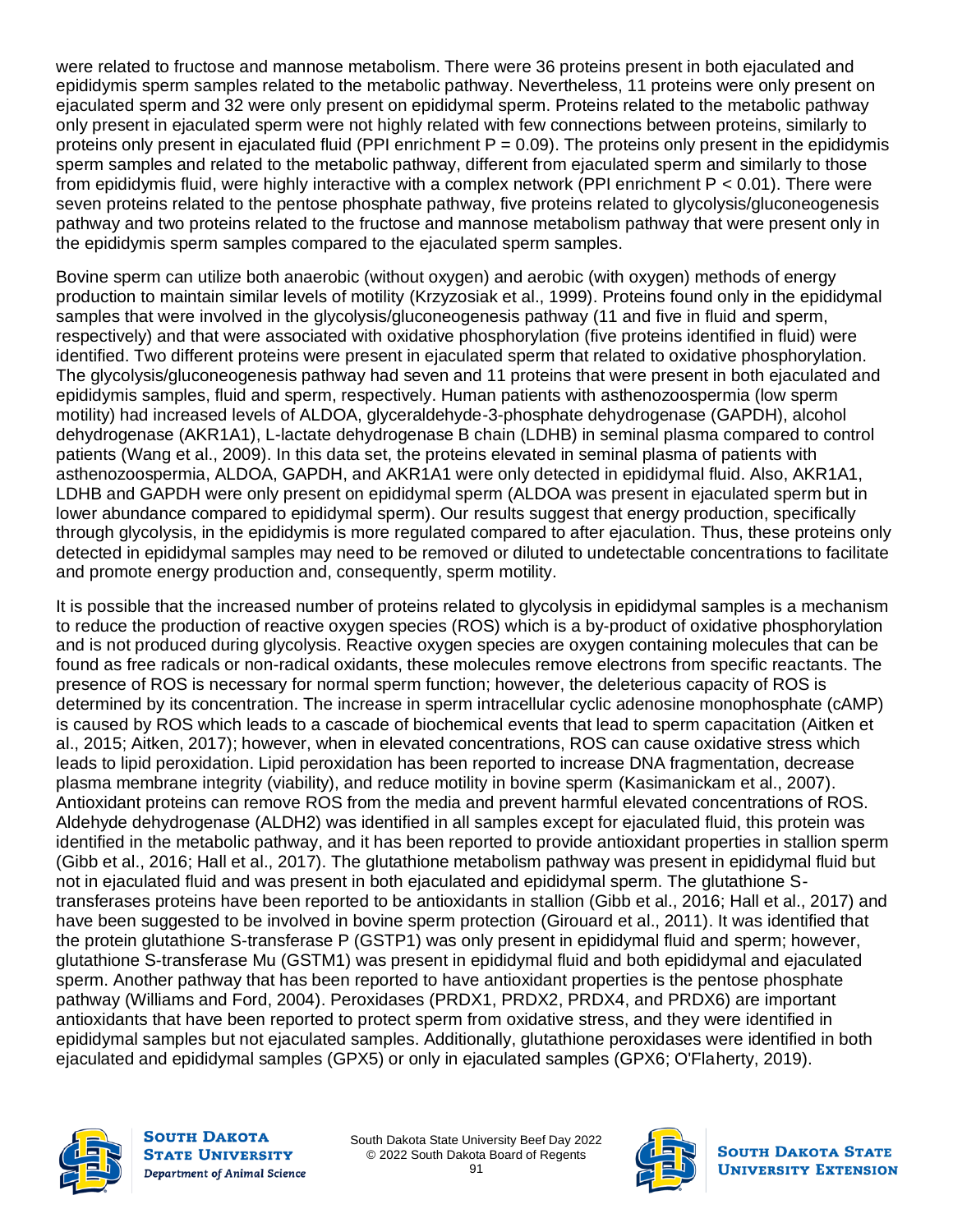#### Implications

In the epididymis, sperm energy metabolism appears to be more glycolytic compared to sperm after ejaculation, based on the greater number of proteins related to this pathway only present in epididymal samples. Sperm also has a greater number of antioxidants available in the epididymis that is likely to be maintaining ROS at low concentrations to inhibit premature sperm activation. This is supported by a greater mitochondrial membrane potential of epididymal sperm compared to ejaculated sperm and the fact that epididymal sperm was able to maintain viability longer than ejaculated sperm when cultured under the same conditions. In addition, when both ejaculated and epididymal sperm were cultured at uterine pH (7.3), epididymal sperm had greater motility. More research is necessary to better understand the specific roles of the proteins only identified in the epididymis with the increase in sperm longevity, regulation of sperm activation, and their possible role in bull fertility and ability to dominate a breeding pasture (Abell et al., 2017; Bennett et al., 2021). An increased understanding of mechanisms associated with epididymal sperm increased longevity compared to ejaculated sperm has the potential to improve sperm storage.

#### Acknowledgements

This project was supported by the National Science Foundation BREAD EAGER [Grant no. 1446886]. Names are necessary to report factually on available data; however, neither South Dakota State University nor the USDA guarantees nor warrants the standard of the product, and the use of names by South Dakota State University and the USDA implies no approval of the product to the exclusion of others that may also be suitable. South Dakota State University and USDA are an equal opportunity providers and employers.

#### **References**

- Abell, K. M., M. E. Theurer, R. L. Larson, B. J. White, D. K. Hardin, R. F. Randle, and R. A. Cushman. 2017. Calving distributions of individual bulls in multiple-sire pastures. Theriogenology 93:7-11.
- Acott, T. S., and D. W. Carr. 1984. Inhibition of bovine spermatozoa by caudal epididymal fluid: II. Interaction of pH and a quiescence factor. Biology of reproduction 30(4):926-935.
- Aitken, R. J. 2017. Reactive oxygen species as mediators of sperm capacitation and pathological damage. Molecular reproduction and development 84(10):1039-1052.
- Aitken, R. J., M. A. Baker, and B. Nixon. 2015. Are sperm capacitation and apoptosis the opposite ends of a continuum driven by oxidative stress? Asian Journal of Andrology 17(4):633.
- Austin, C. R. 1975. Sperm fertility, viability and persistence in the female tract. Journal of Reproduction and Fertility Supplement (22):75-89.
- Bennett, G. L., J. W. Keele, L. A. Kuehn, W. M. Snelling, A. M. Dickey, D. Light, R. A. Cushman, and T. G. McDaneld. 2021. Using genomics to measure phenomics: Repeatability of bull prolificacy in multiple-bull pastures. Agriculture 11(7):603.
- Carr, D. W., and T. S. Acott. 1984. Inhibition of bovine spermatozoa by caudal epididymal fluid: I. Studies of a sperm motility quiescence factor. Biology of reproduction 30(4):913-925.
- Carr, D. W., M. C. Usselman, and T. S. Acott. 1985. Effects of pH, lactate, and viscoelastic drag on sperm motility: a species comparison. Biology of reproduction 33(3):588-595.
- Eickhoff, R., C. Baldauf, H. W. Koyro, G. Wennemuth, Y. Suga, J. Seitz, R. Henkel, and A. Meinhardt. 2004. Influence of macrophage migration inhibitory factor (MIF) on the zinc content and redox state of proteinbound sulphydryl groups in rat sperm: indications for a new role of MIF in sperm maturation. Molecular human reproduction 10(8):605-611. doi: 10.1093/molehr/gah075



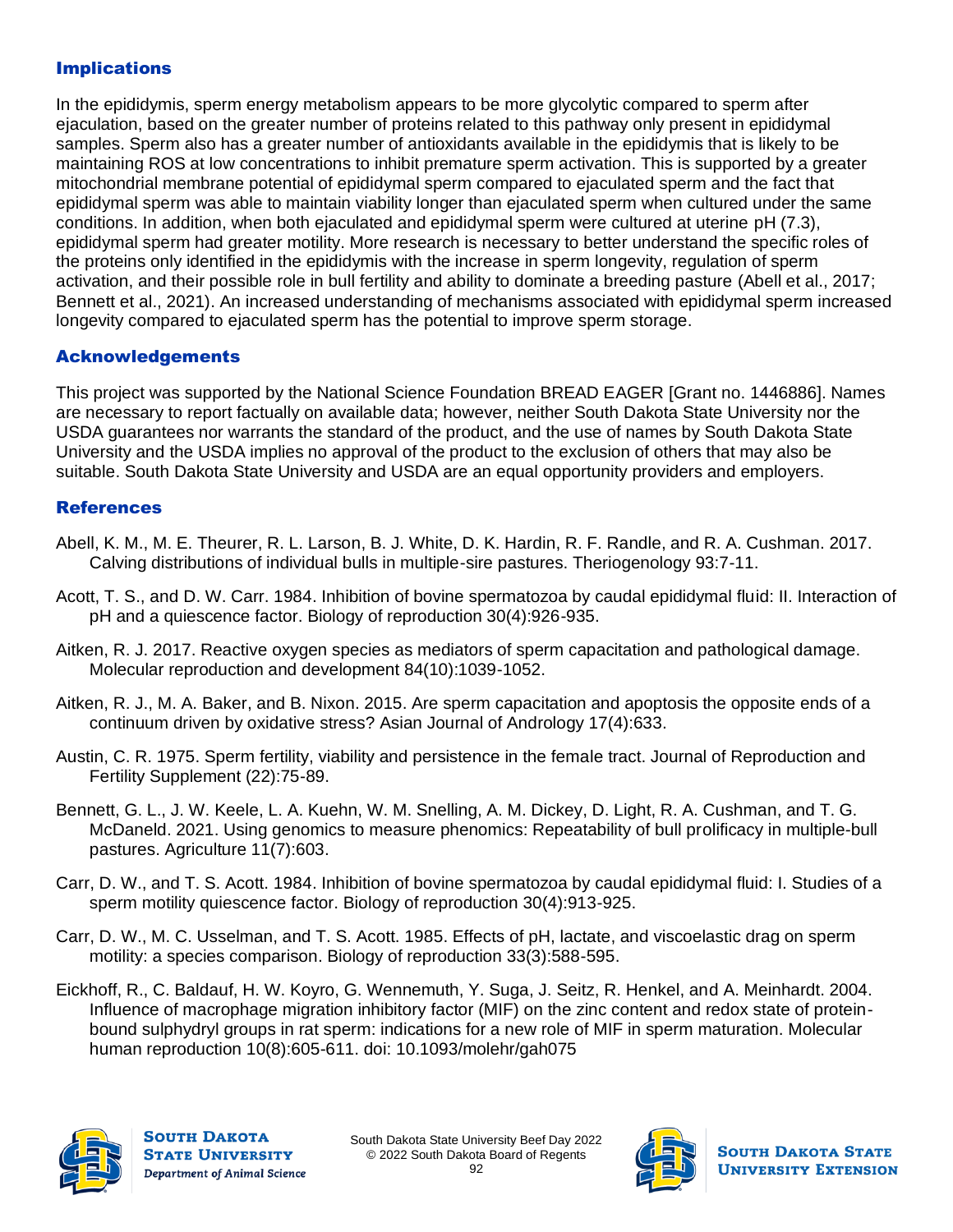- Elrod, C. C., and W. R. Butler. 1993. Reduction of fertility and alteration of uterine pH in heifers fed excess ruminally degradable protein. J Anim Sci 71(3):694-701.
- Ericsson, S., D. Garner, C. Thomas, T. Downing, and C. Marshall. 1993. Interrelationships among fluorometric analyses of spermatozoal function, classical semen quality parameters and the fertility of frozen-thawed bovine spermatozoa. Theriogenology 39(5):1009-1024.
- Frenette, G., C. Legare, F. Saez, and R. Sullivan. 2005. Macrophage migration inhibitory factor in the human epididymis and semen. Molecular human reproduction 11(8):575-582. doi: 10.1093/molehr/gah197
- Frenette, G., C. Lessard, E. Madore, M. A. Fortier, and R. Sullivan. 2003. Aldose reductase and macrophage migration inhibitory factor are associated with epididymosomes and spermatozoa in the bovine epididymis. Biology of reproduction 69(5):1586-1592. doi: 10.1095/biolreprod.103.019216
- Frenette, G., C. Lessard, and R. Sullivan. 2004. Polyol pathway along the bovine epididymis. Molecular reproduction and development 69(4):448-456. doi: 10.1002/mrd.20170
- Geussova, G., J. Peknicova, J. Capkova, P. Kalab, J. Moos, V. V. Philimonenko, and P. Hozak. 1997. Monoclonal antibodies to canine intra-acrosomal sperm proteins recognizing acrosomal status during capacitation and acrosome reaction. Andrologia 29(5):261-268.
- Gibb, Z., S. R. Lambourne, B. J. Curry, S. E. Hall, and R. J. Aitken. 2016. Aldehyde dehydrogenase plays a pivotal role in the maintenance of stallion sperm motility. Biology of reproduction 94(6):133, 131-111.
- Girouard, J., G. Frenette, and R. Sullivan. 2011. Comparative proteome and lipid profiles of bovine epididymosomes collected in the intraluminal compartment of the caput and cauda epididymidis. International journal of andrology 34(5 Pt 2):e475-486. doi: 10.1111/j.1365-2605.2011.01203.x
- Grant, J. K., F. M. Abreu, N. L. Hojer, S. D. Fields, B. L. Perry, and G. A. Perry. 2011. Influence of inducing luteal regression prior to a modified controlled internal drug releasing device treatment on control of follicular development. J Anim Sci doi: jas.2011-3852 [pii] 10.2527/jas.2011-3852
- Hall, S. E., R. J. Aitken, B. Nixon, N. D. Smith, and Z. Gibb. 2017. Electrophilic aldehyde products of lipid peroxidation selectively adduct to heat shock protein 90 and arylsulfatase A in stallion spermatozoa. Biology of reproduction 96(1):107-121.
- Hammerstedt, R. H. 1993. Maintenance of bioenergetic balance in sperm and prevention of lipid peroxidation: a review of the effect on design of storage preservation systems. Reprod Fertil Dev 5(6):675-690.
- Hawk, H. 1983. Sperm survival and transport in the female reproductive tract. Journal of Dairy Science 66(12):2645-2660.
- Hu, D., D. Ansari, K. Pawlowski, Q. Zhou, A. Sasor, C. Welinder, T. Kristl, M. Bauden, M. Rezeli, Y. Jiang, G. Marko-Varga, and R. Andersson. 2018. Proteomic analyses identify prognostic biomarkers for pancreatic ductal adenocarcinoma. Oncotarget 9(11):9789-9807. doi: 10.18632/oncotarget.23929
- Huang, D. W., B. T. Sherman, and R. A. Lempicki. 2008. Systematic and integrative analysis of large gene lists using DAVID bioinformatics resources. Nature Protocols 4(1):44-57.
- Huang, D. W., B. T. Sherman, and R. A. Lempicki. 2009. Bioinformatics enrichment tools: paths toward the comprehensive functional analysis of large gene lists. Nucleic Acids Res 37(1):1-13.
- Kasimanickam, R., V. Kasimanickam, C. Thatcher, R. Nebel, and B. Cassell. 2007. Relationships among lipid peroxidation, glutathione peroxidase, superoxide dismutase, sperm parameters, and competitive index in dairy bulls. Theriogenology 67(5):1004-1012.



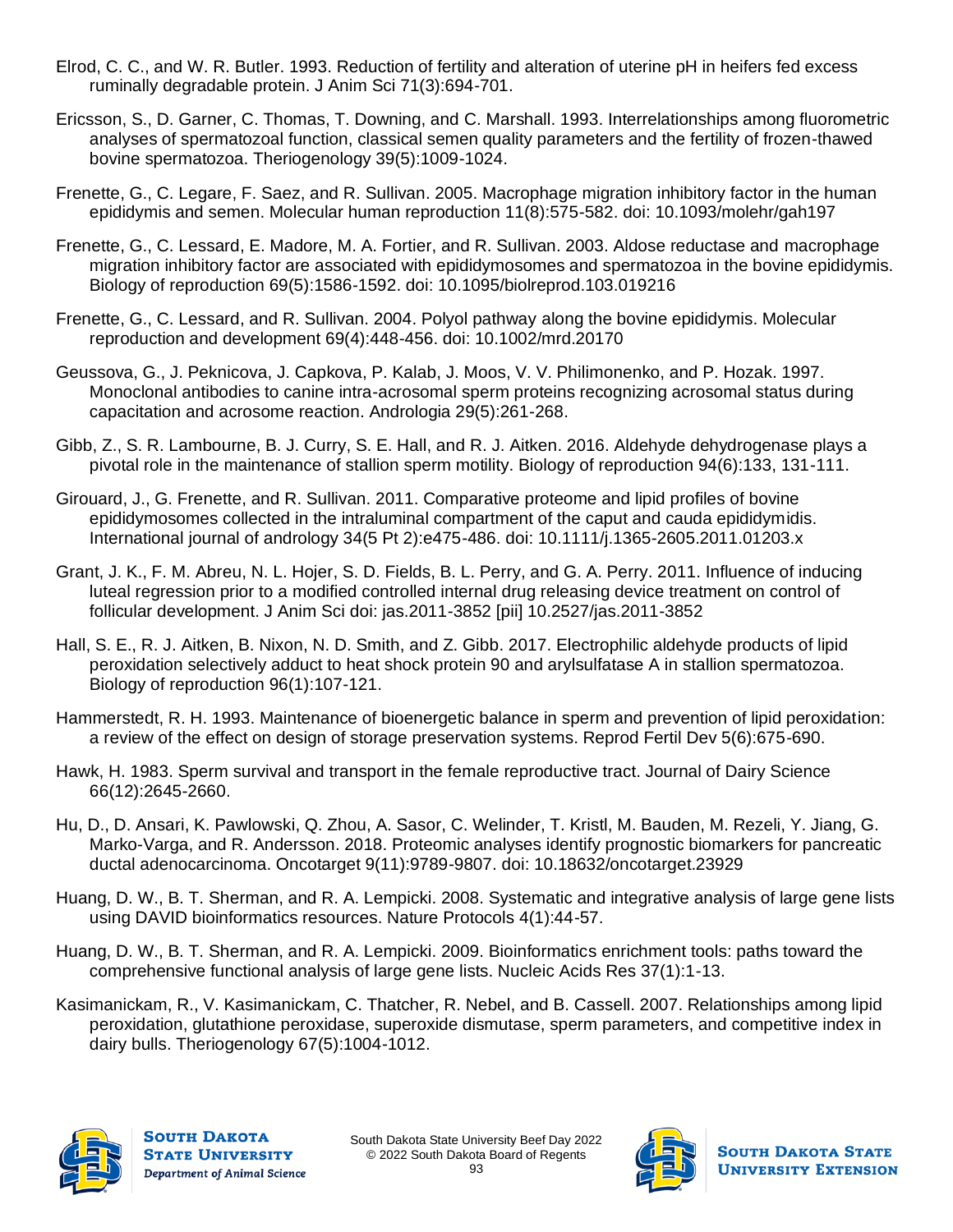- Krzyzosiak, J., P. Molan, and R. Vishwanath. 1999. Measurements of bovine sperm velocities under true anaerobic and aerobic conditions. Animal reproduction science 55(3-4):163-173.
- Larimore, E., O. Amundson, S. Bird, B. Funnell, S. Kruse, G. Bridges, and G. Perry. 2015. Influence of estrus at fixed-time artificial insemination on early embryonic development in beef cattle. Journal of animal science 93(6):2806-2812.
- Magargee, S. F., E. Kunze, and R. H. Hammerstedt. 1988. Changes in lectin-binding features of ram sperm surfaces associated with epididymal maturation and ejaculation. Biology of reproduction 38(3):667-685.
- Mahmoud, A. I., and J. J. Parrish. 1996. Oviduct fluid and heparin induce similar surface changes in bovine sperm during capacitation: a flow cytometric study using lectins. Molecular reproduction and development 43(4):554-560. doi: 10.1002/(SICI)1098-2795(199604)43:4<554::AID-MRD19>3.0.CO;2-Z
- Nesvizhskii, A. I., A. Keller, E. Kolker, and R. Aebersold. 2003. A statistical model for identifying proteins by tandem mass spectrometry. Analytical chemistry 75(17):4646-4658.
- O'Flaherty, C. 2019. Orchestrating the antioxidant defenses in the epididymis. Andrology 7(5):662-668.
- Perry, G., and B. Perry. 2008a. Effect of preovulatory concentrations of estradiol and initiation of standing estrus on uterine pH in beef cows. Domestic animal endocrinology 34(3):333-338.
- Perry, G., and B. Perry. 2008b. Effects of standing estrus and supplemental estradiol on changes in uterine pH during a fixed-time artificial insemination protocol. Journal of animal science 86(11):2928-2935.
- Rifkin, J. M., and G. E. Olson. 1985. Characterization of maturation-dependent extrinsic proteins of the rat sperm surface. The Journal of cell biology 100(5):1582-1591.
- Sullivan, R., F. Saez, J. Girouard, and G. Frenette. 2005. Role of exosomes in sperm maturation during the transit along the male reproductive tract. Blood cells, molecules & diseases 35(1):1-10. doi: 10.1016/j.bcmd.2005.03.005
- Szklarczyk, D., A. Franceschini, S. Wyder, K. Forslund, D. Heller, J. Huerta-Cepas, M. Simonovic, A. Roth, A. Santos, K. P. Tsafou, M. Kuhn, P. Bork, L. J. Jensen, and C. von Mering. 2015. STRING v10: proteinprotein interaction networks, integrated over the tree of life. Nucleic Acids Res 43(Database issue):D447- 452. doi: 10.1093/nar/gku1003
- Wales, R., J. Wallace, and I. White. 1966. Composition of bull epididymal and testicular fluid. Reproduction (Cambridge, England) 12(1):139-144.
- Wang, J., J. Wang, H.-R. Zhang, H.-J. Shi, D. Ma, H.-X. Zhao, B. Lin, and R.-S. Li. 2009. Proteomic analysis of seminal plasma from asthenozoospermia patients reveals proteins that affect oxidative stress responses and semen quality. Asian journal of andrology 11(4):484.
- Williams, A., and W. Ford. 2004. Functional significance of the pentose phosphate pathway and glutathione reductase in the antioxidant defenses of human sperm. Biology of reproduction 71(4):1309-1316.



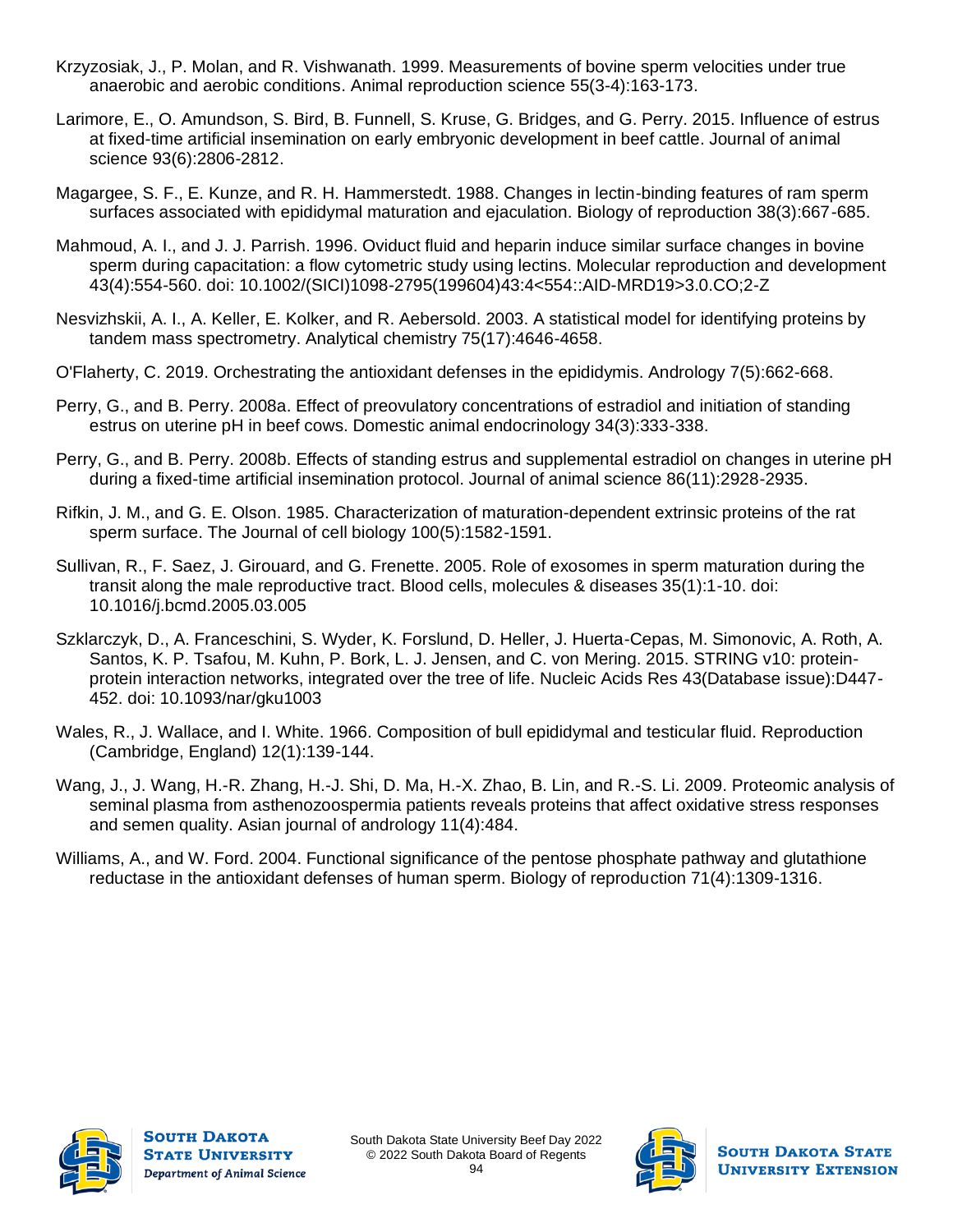#### Figures



**Figure 1.** Mitochondrial membrane energy potential for ejaculated sperm at pH 7.3, and epididymal sperm at pH 5.8 and 7.3 (study I). There was a significant effect of treatment *P* < 0.01. The greater the value the greater the mitochondrial membrane energy potential.

a,bBars with different letter superscripts differ *P* < 0.01.  $*$ <sup>t</sup>Bars with different symbols superscript differ  $P = 0.07$ .



**Figure 2.** Percentage of total motility (TMOT), progressive motility (PROG), and viability for ejaculated sperm at pH 7.3, and epididymal sperm at pH 5.8 and 7.3 (study I). There was a significant effect of treatment for TMOT, PROG and Viability *P* < 0.01.

a,b Bars with different letter superscripts differ *P* ≤ 0.05.



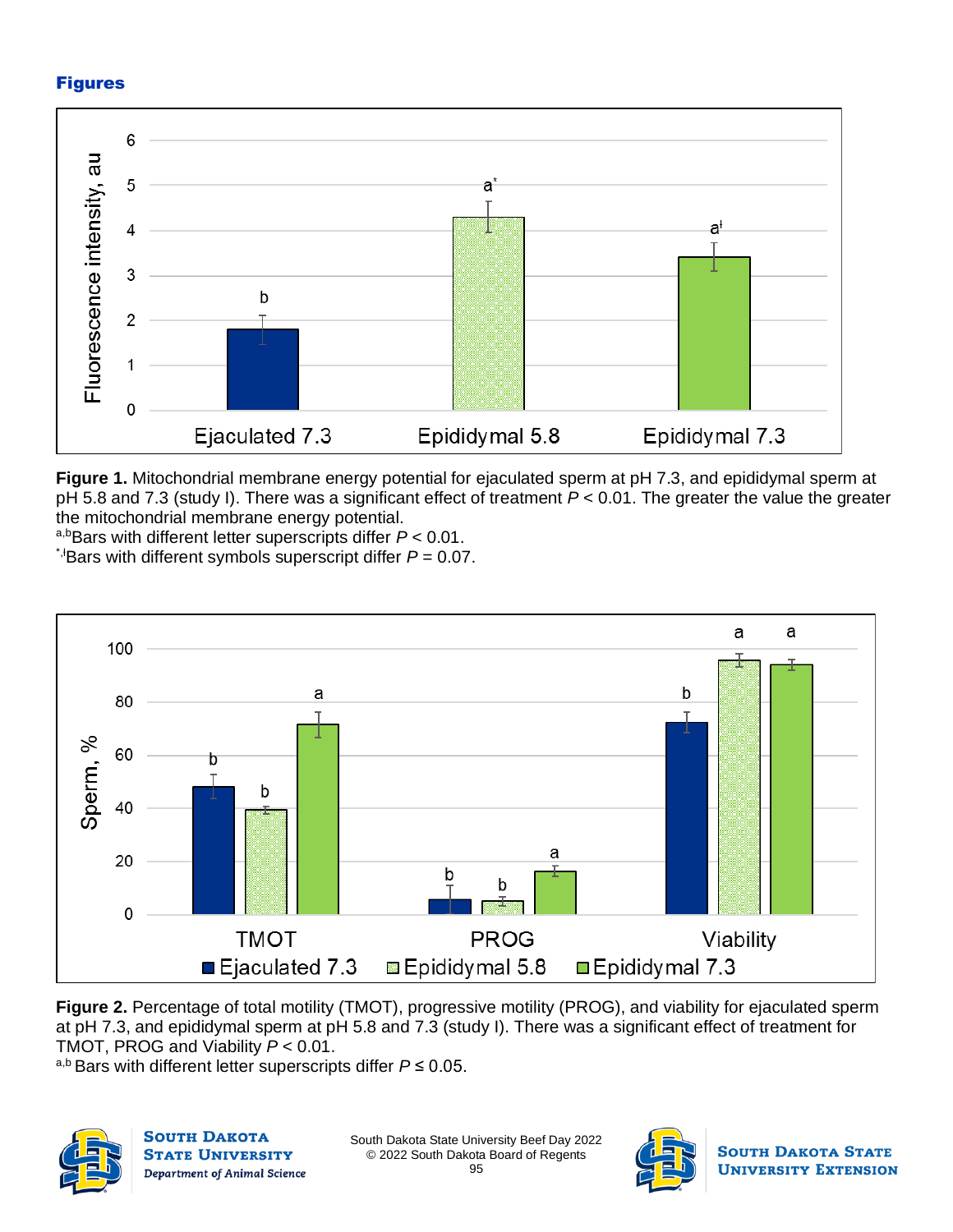

**Figure 3.** Percentage of total motility for epididymal sperm culture at pH 5.8, 6.8, and 7.3 (Study I). There was a significant pH, time, and pH by time interaction (*P* < 0.01).



**Figure 4.** Percentage of progressive motility for epididymal sperm cultured at pH 5.8, 6.8, and 7.3 (Study I). There was a significant time and pH by time interaction ( $P \le 0.05$ ); pH was not significant ( $P = 0.59$ ).



**SOUTH DAKOTA STATE UNIVERSITY** Department of Animal Science

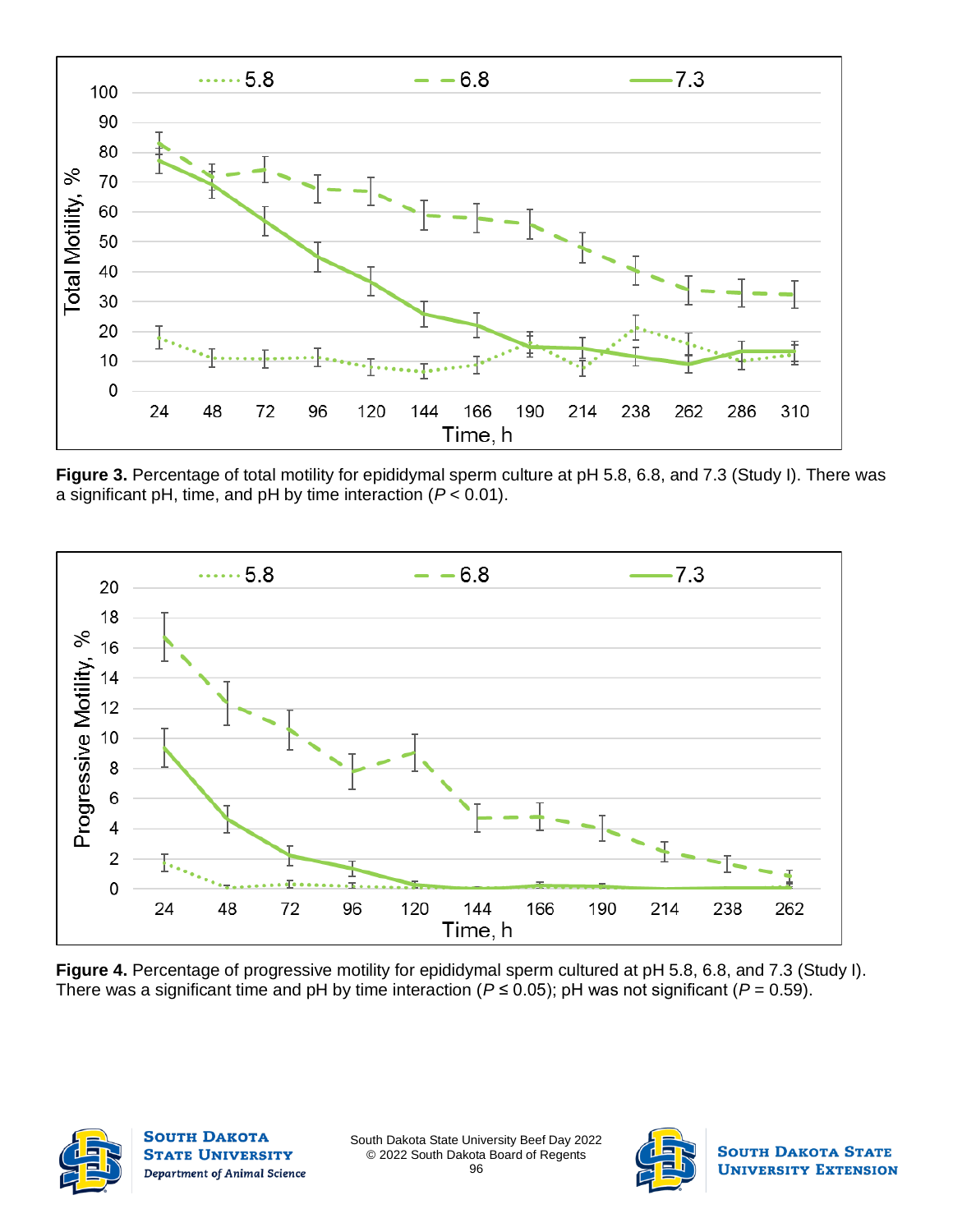

**Figure 5.** Percentage of viable epididymal sperm cultured at pH 5.8, 6.8, and 7.3 (Study I). There was not a significant pH by time interaction (A; *P* = 0.16). There was a significant pH (B; Y-axis represents viability % and X-axis represents pH treatment) and time effect (*P* < 0.01).

a-c Bars within figure not sharing a common superscript differ *P* ≤ 0.05.



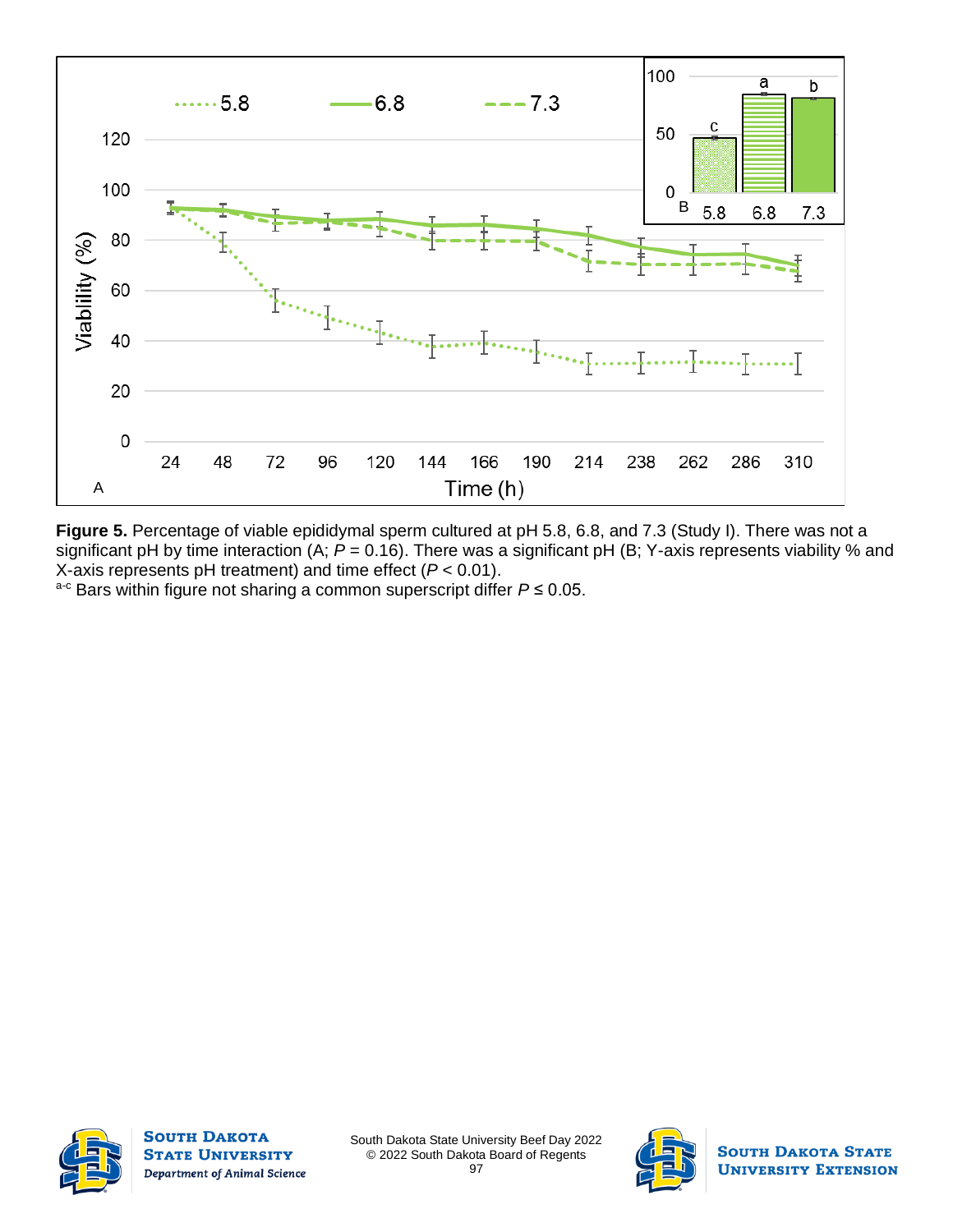

**Figure 6.** Percentage of total motility for epididymal and ejaculated sperm cultured at pH 5.8, 6.8, and 7.3 (Study II). Samples were considered non-viable when total motility decreased below 20%. There was a significant pH, time and pH by time interaction for both epididymal and ejaculated sperm (*P* ≤ 0.04).



**Figure 7.** Percentage of progressive motility for epididymal and ejaculated sperm cultured at pH 5.8, 6.8, and 7.3 (Study II). Samples were considered non-viable when total motility decreased below 20%. There was a significant pH, time and pH by time interaction for both epididymal and ejaculated sperm (*P* ≤ 0.03).



**SOUTH DAKOTA STATE UNIVERSITY** Department of Animal Science